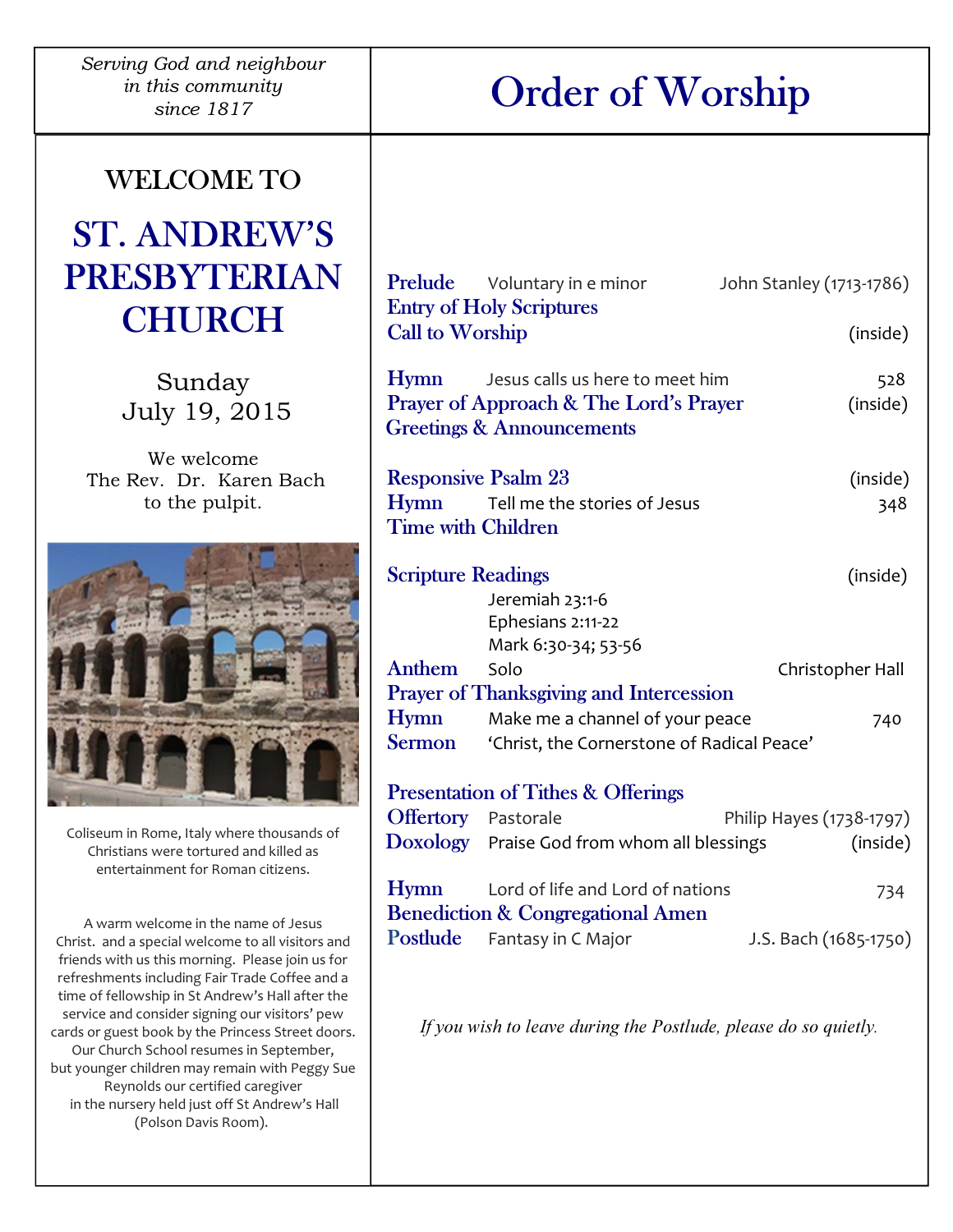## Call to Worship

Leader: O come, let us sing to the Lord; People: Let us make a joyful noise to the rock of our salvation! Leader: Let us come into God's presence with thanksgiving; People: let us make a joyful noise to God with songs of praise! Leader: O come, let us worship and bow down, People: let us kneel before the Lord, our Maker! Leader: For the Lord is our God People: and we are the people of God's pasture, and the sheep of God's hand. Leader: Let us worship God!

## Prayer of Approach: Unison

O God of mystery and wonder, we gather in your presence this morning to worship and adore you and to be encouraged by your promises of peace. We know loving God that the peace that you brought into the world through Jesus is a peace that passes understanding and a peace that will last. However, we have yet to achieve that peace. We also know that Your peace requires our loving effort and intention, yet we often fail to love our neighbours as ourselves. Guide us, O God who is love, that we may bring Your peace into our lives, our communities, and our world. Amen

## The Lord's Prayer

Our Father who art in heaven, hallowed be thy name. Thy kingdom come, thy will be done, on earth, as it is in heaven. Give us this day our daily bread, and forgive us our debts, as we forgive our debtors. And lead us not into temptation, but deliver us from evil. For thine is the kingdom, the power, and the glory, forever. Amen

## Responsive Psalm 23

The Lord is my shepherd, I shall not want. He makes me lie down in green pastures; he leads me beside still waters; he restores my soul. He leads me in right paths for his name's sake. Even though I walk through the darkest valley, I fear no evil; for you are with me; your rod and your staff they comfort me. You prepare a table before me in the presence of my enemies; you anoint my head with oil; my cup overflows. Surely goodness and mercy shall follow me all the days of my life, and I shall dwell in the house of the Lord my whole life long.

## Scripture Readings

#### Jeremiah 23:1-6

Woe to the shepherds who destroy and scatter the sheep of my pasture! says the Lord. Therefore, thus says the Lord, the God of Israel, concerning the shepherds who shepherd my people: It is you who have scattered my flock, and have driven them away, and you have not attended to them. So I will attend to you for your evil doings, says the Lord. Then I myself will gather the remnant of my flock out of all the lands where I have driven them, and I will bring them back to their fold, and they shall be fruitful and multiply. I will raise up shepherds over them who will shepherd them, and they shall not fear any longer, or be dismayed, nor shall any be missing, says the Lord.

The days are surely coming, says the Lord, when I will raise up for David a righteous Branch, and he shall reign as king and deal wisely, and shall execute justice and righteousness in the land. In his days Judah will be saved and Israel will live in safety. And this is the name by which he will be called: 'The Lord is our righteousness.'

#### Ephesians 2:11-22

So then, remember that at one time you Gentiles by birth, called 'the uncircumcision' by those who are called 'the circumcision'—a physical circumcision made in the flesh by human hands— remember that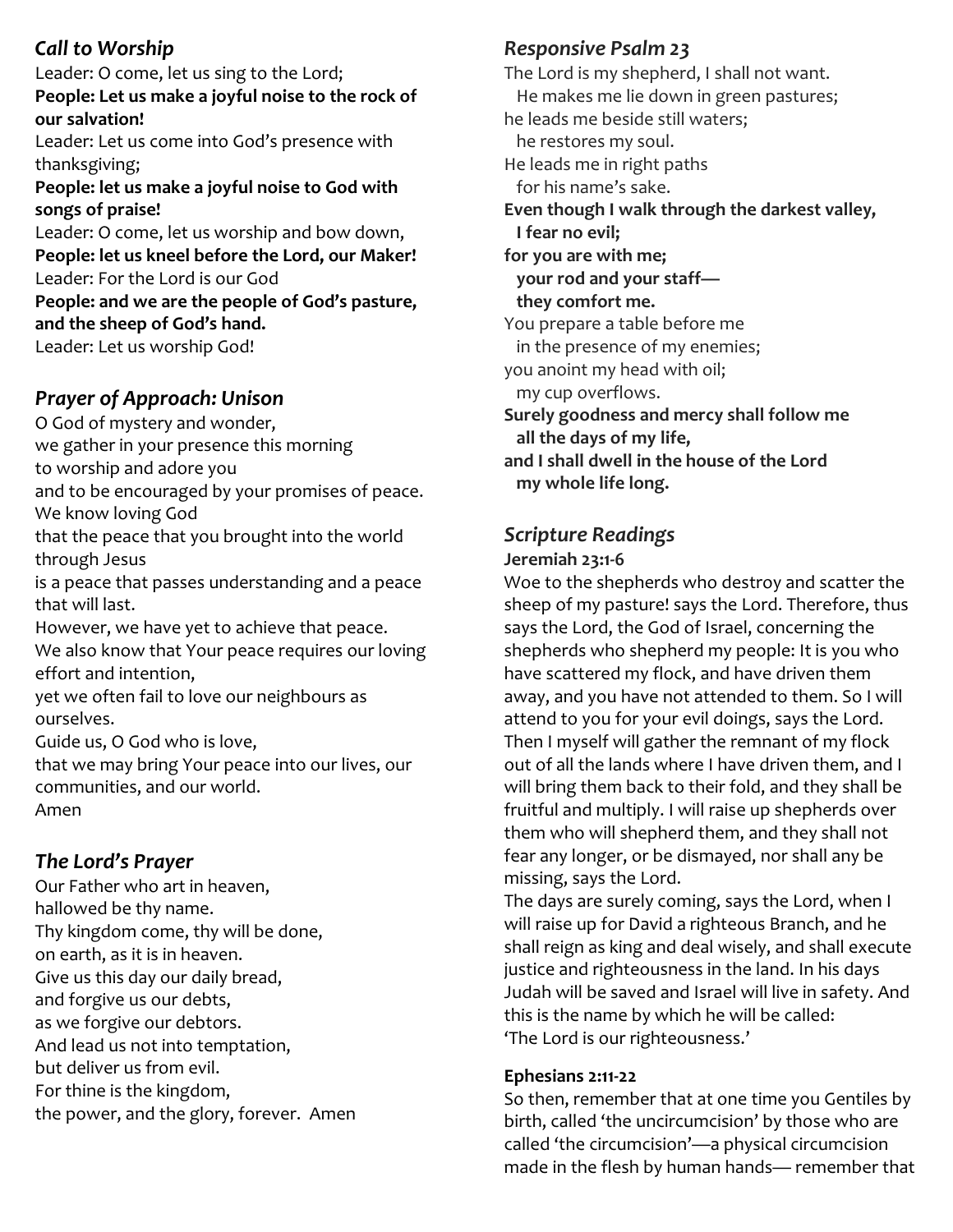you were at that time without Christ, being aliens from the commonwealth of Israel, and strangers to the covenants of promise, having no hope and without God in the world. But now in Christ Jesus you who once were far off have been brought near by the blood of Christ. For he is our peace; in his flesh he has made both groups into one and has broken down the dividing wall, that is, the hostility between us. He has abolished the law with its commandments and ordinances, so that he might create in himself one new humanity in place of the two, thus making peace, and might reconcile both groups to God in one body through the cross, thus putting to death that hostility through it. So he came and proclaimed peace to you who were far off and peace to those who were near; for through him both of us have access in one Spirit to the Father. So then you are no longer strangers and aliens, but you are citizens with the saints and also members of the household of God, built upon the foundation of the apostles and prophets, with Christ Jesus himself as the cornerstone. In him the whole structure is joined together and grows into a holy temple in the Lord; in whom you also are built together spiritually into a dwelling-place for God.

#### Mark 6:30-34; 53-56

The apostles gathered around Jesus, and told him all that they had done and taught. He said to them, 'Come away to a deserted place all by yourselves and rest a while.' For many were coming and going, and they had no leisure even to eat. And they went away in the boat to a deserted place by themselves. Now many saw them going and recognized them, and they hurried there on foot from all the towns and arrived ahead of them. As he went ashore, he saw a great crowd; and he had compassion for them, because they were like sheep without a shepherd; and he began to teach them many things.

When they had crossed over, they came to land at Gennesaret and moored the boat. When they got out of the boat, people at once recognized him, and rushed about that whole region and began to bring the sick on mats to wherever they heard he was. And wherever he went, into villages or cities or farms, they laid the sick in the market-places, and begged him that they might touch even the fringe of his cloak; and all who touched it were healed.

#### Doxology

Praise God, from whom all blessings flow; Praise God, all creatures here below; Praise God above, ye heavenly host; Praise Father, Son, and Holy Ghost. Amen.

#### Prayers

sadness.

Christ, bringer of true peace show us the way to be bearers of peace in our homes, our communities, our world. Make us channels of your peace, where there is hatred let us bring your love. Grant that we might shine the light of hope and love into lives filled with the darkness of despair and

Fill our hearts with Your peace, we pray that all that we say and do may soften the hard edges of conflict around us.

Spread out Your longing for peace throughout the world,

especially in the Ukraine, Syria, Libya, Nigeria, Sudan,

and other countries torn apart by violence. Soften the hearts of all those who would act in violence against others

whether in the privacy of their homes, on the streets of their cities,

or in the broader fields of war.

Eliminate the differences between people so that we may indeed all become one in You. Amen

#### Ushers

Today: Bob Hessell, Alberta Saunders, Sandra & James Muth Next week: Helen McEwen, Derek McCormick, David Saunders

#### This Morning…

The flowers in the Sanctuary today are given by Wendy & Ralph Kendall.

Thank you to all who have brought flowers for the Sunday service from January to June of this year. Following the service the flowers are usually distributed to people who are unable to attend church. Flowers are still needed for some Sundays during the next six months. If you would like to assist in this way please sign the chart on the bulletin board or speak to Wendy Worling. Thank you